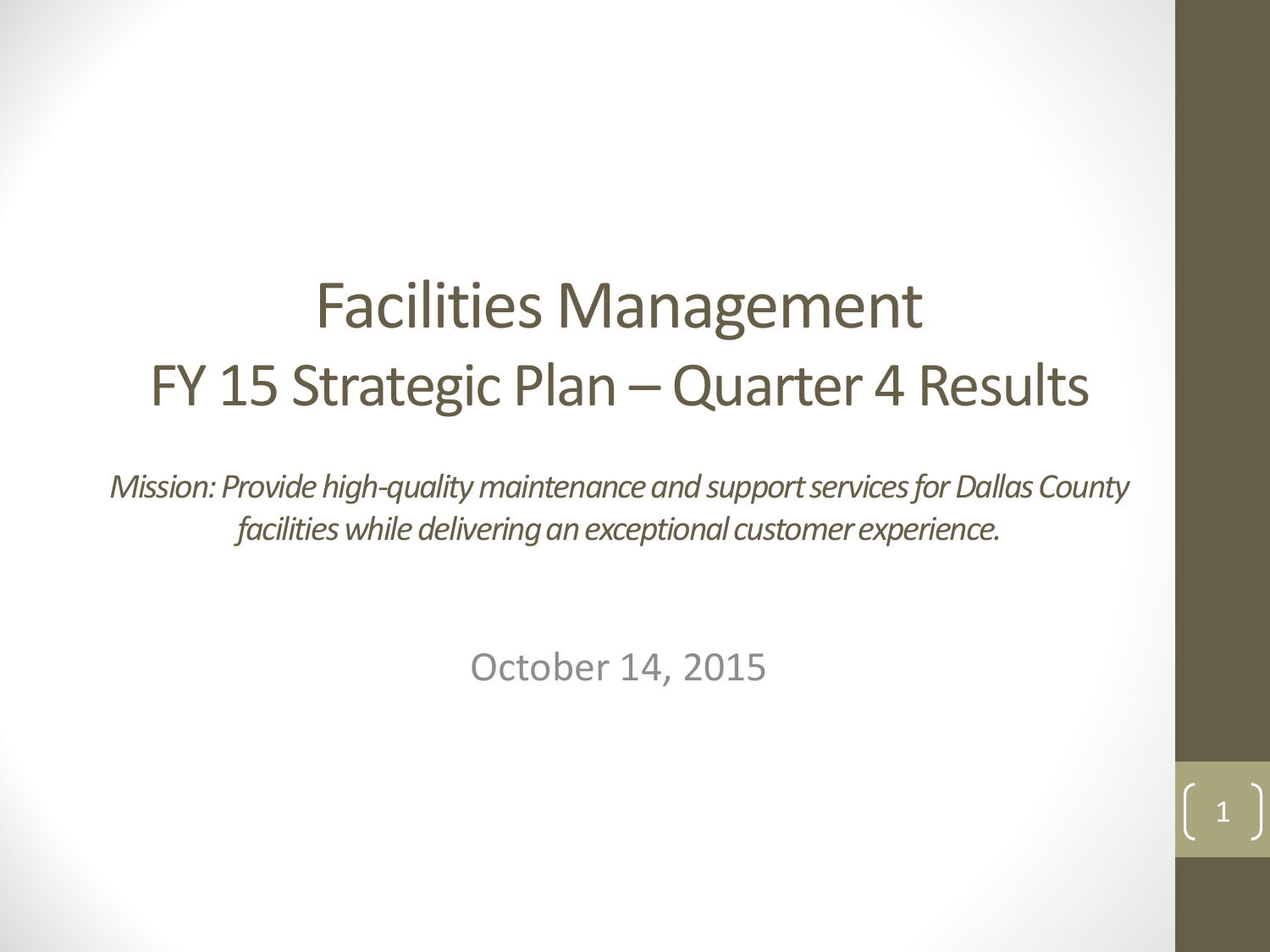### **Overview**

- Goal 1: *Become a Goal-Oriented Team*
- Goal 2: *Promote Leadership, Sound Governance, and Fiscal Responsibility*
- Goal 3: *Excellence in Customer Service*
- Goal 4: *Set the Standard for Workforce Engagement & Development*
- Goal 5: *Ensure High Performing Operations*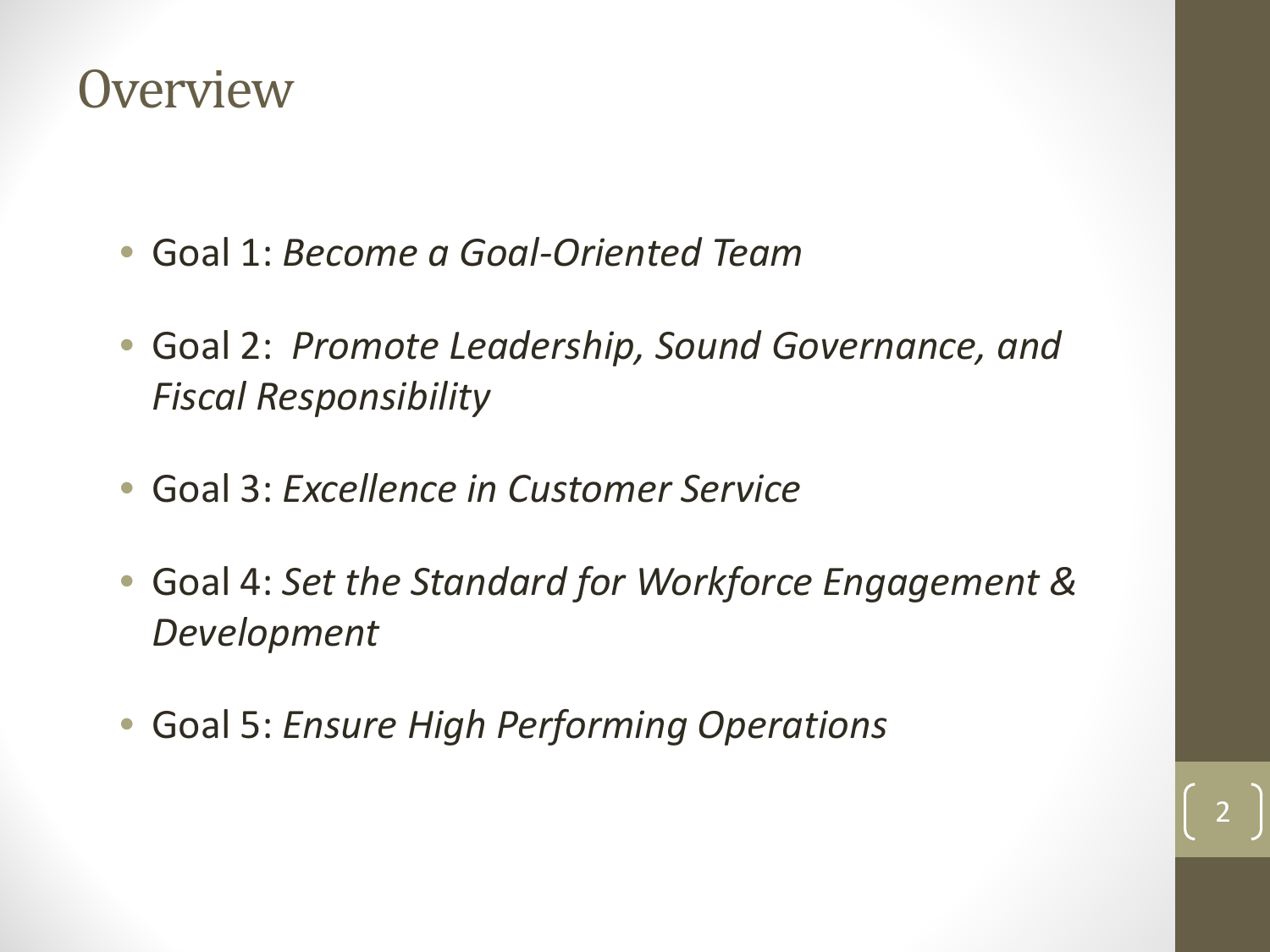### *Strategy 1.0: Strategy and action plan development*

- Completed a department SWOT Analysis (Strengths, Weaknesses, Opportunities, and Threats) and a Baldrige performance audit.
- $\checkmark$  Initiated a county-wide survey for feedback.
- $\checkmark$  Facilitated planning sessions to establish strategic objectives.
- $\checkmark$  Established quarterly meetings with County Leadership for reporting out results and receiving guidance on initiatives.
- Quotes received for a facilitated FY 16 Strategic Plan update in July.
- $\checkmark$  Developed a strategic planning system and process for FY 16
- $\checkmark$  Held a facilitated team session to review status of FY 15 and ascertain strategic challenges and advantages.

- $\checkmark$  Reviewed feedback from key stakeholders and customers for input into strategic objectives for FY 16.
- $\checkmark$  FY 16 Strategic Plan developed.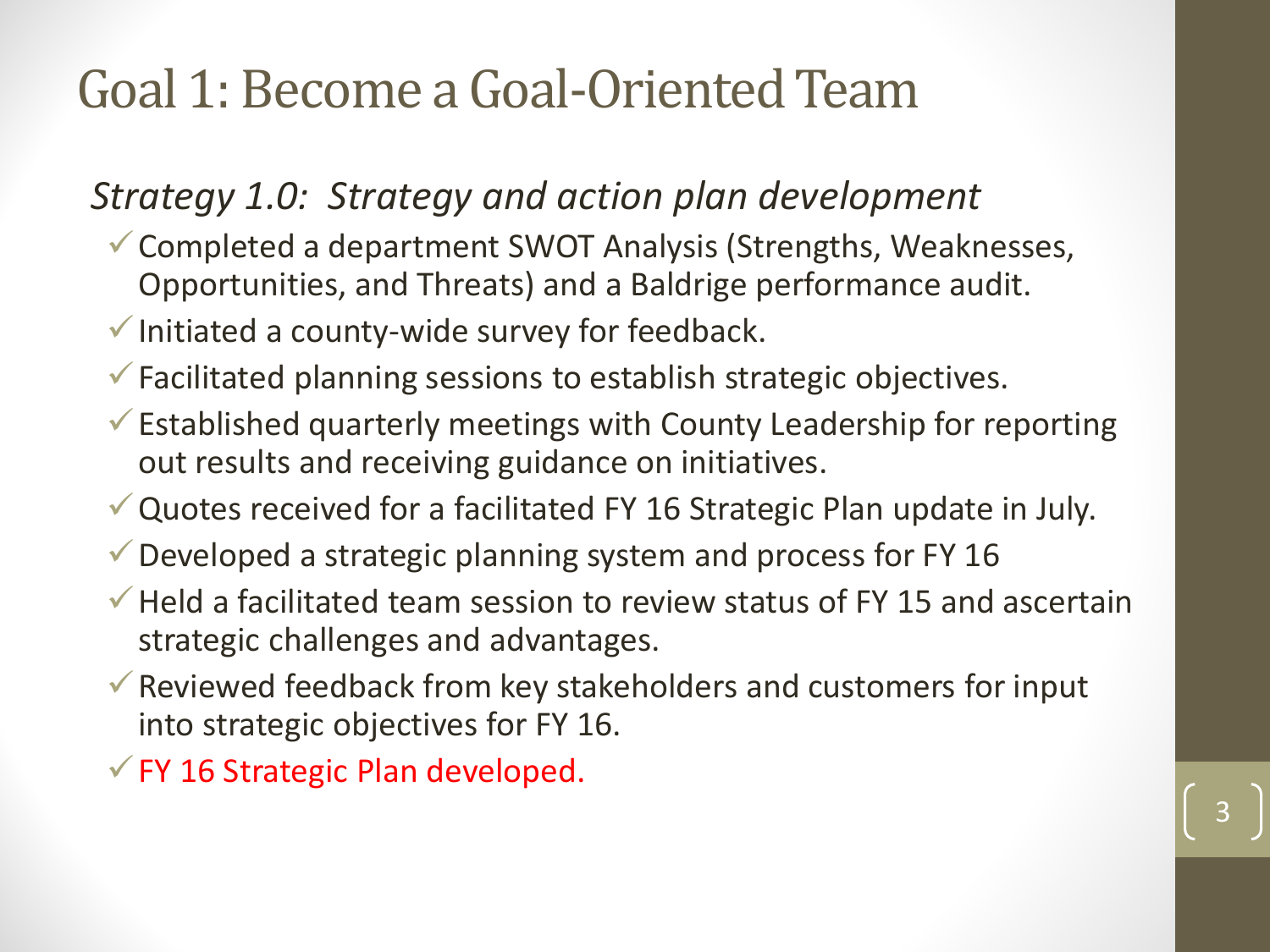### *Strategy 1.1: Effective use of resources to achieve strategy*

- $\checkmark$  Consideration given during the strategic planning process for the necessary variables needed to accomplish objectives.
- Utilizing Balanced Scorecard Criteria (customer perspective, training required, budget needed, necessary processes) to accomplish goals.

### *Strategy 1.3: Development of Mission, Vision, Values*

- $\checkmark$  Established M, V, V through a professionally facilitated team event.
- $\checkmark$  Created "On the Spot" program to reinforce department mission and above and beyond performance.
- $\checkmark$  Distributed the M,V, V to each engine room and office.
- $\checkmark$  Reviewed M, V, V during planning session and discussed the need to update them for FY 16.

- $\checkmark$  Framed posters of M, V, V were placed in each engine room.
- Advocacy of *Values* during Q4: Respect and Accountability.
- $\sqrt{ }$  Placement of the mission statement within the email signature.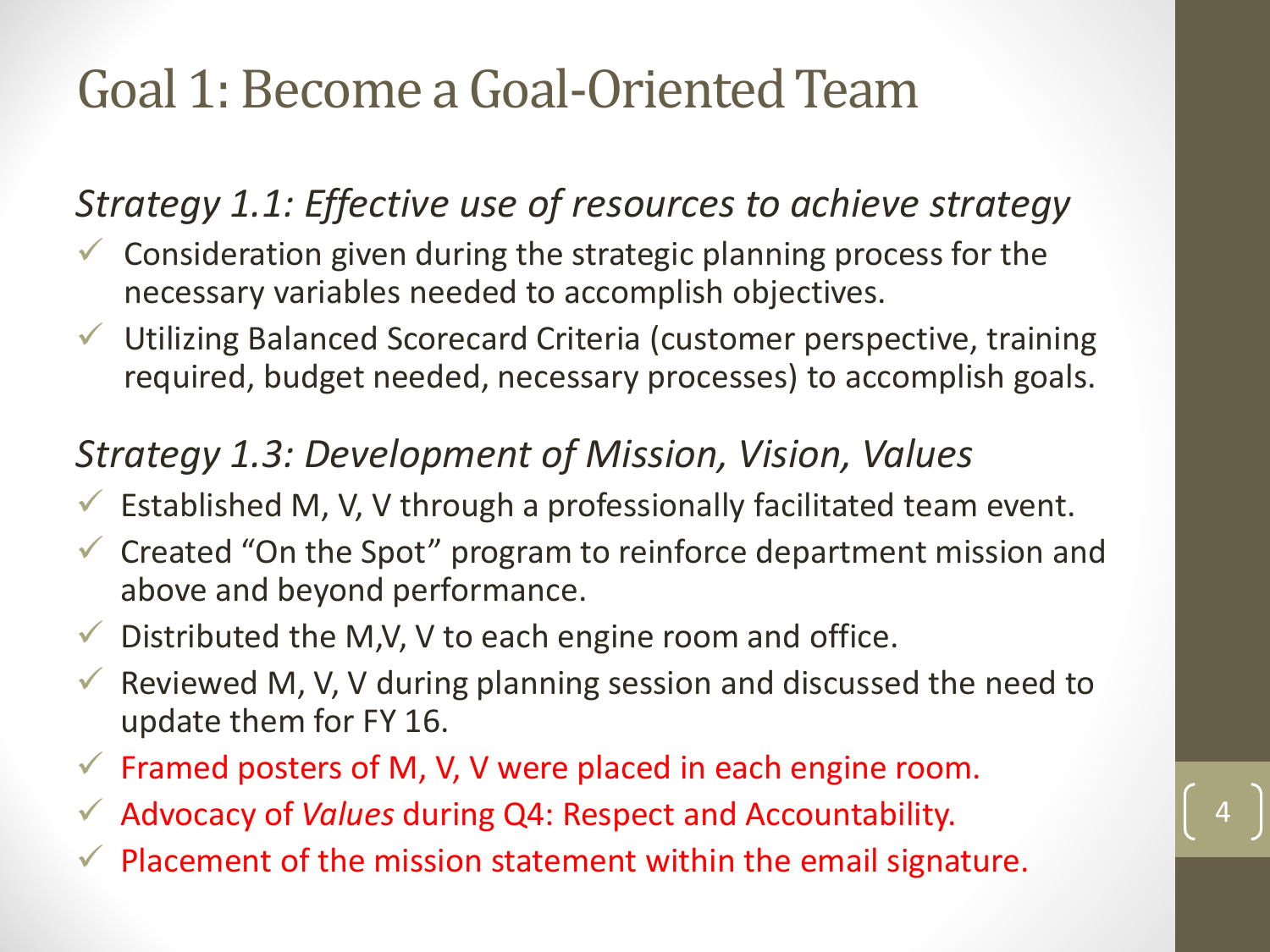*Strategy 1.4: Promote Integrity and Trust within the department*

Development of a Director-led outreach campaign to update maintenance staff on key focus areas and approved budget items.

5

*Strategy 1.5: Establish department meeting structure* 

- $\checkmark$  Established a regular monthly management team meeting.
- Developed a "peer to peer" meeting for supervisors.
- $\checkmark$  Established a regular senior leadership team meeting.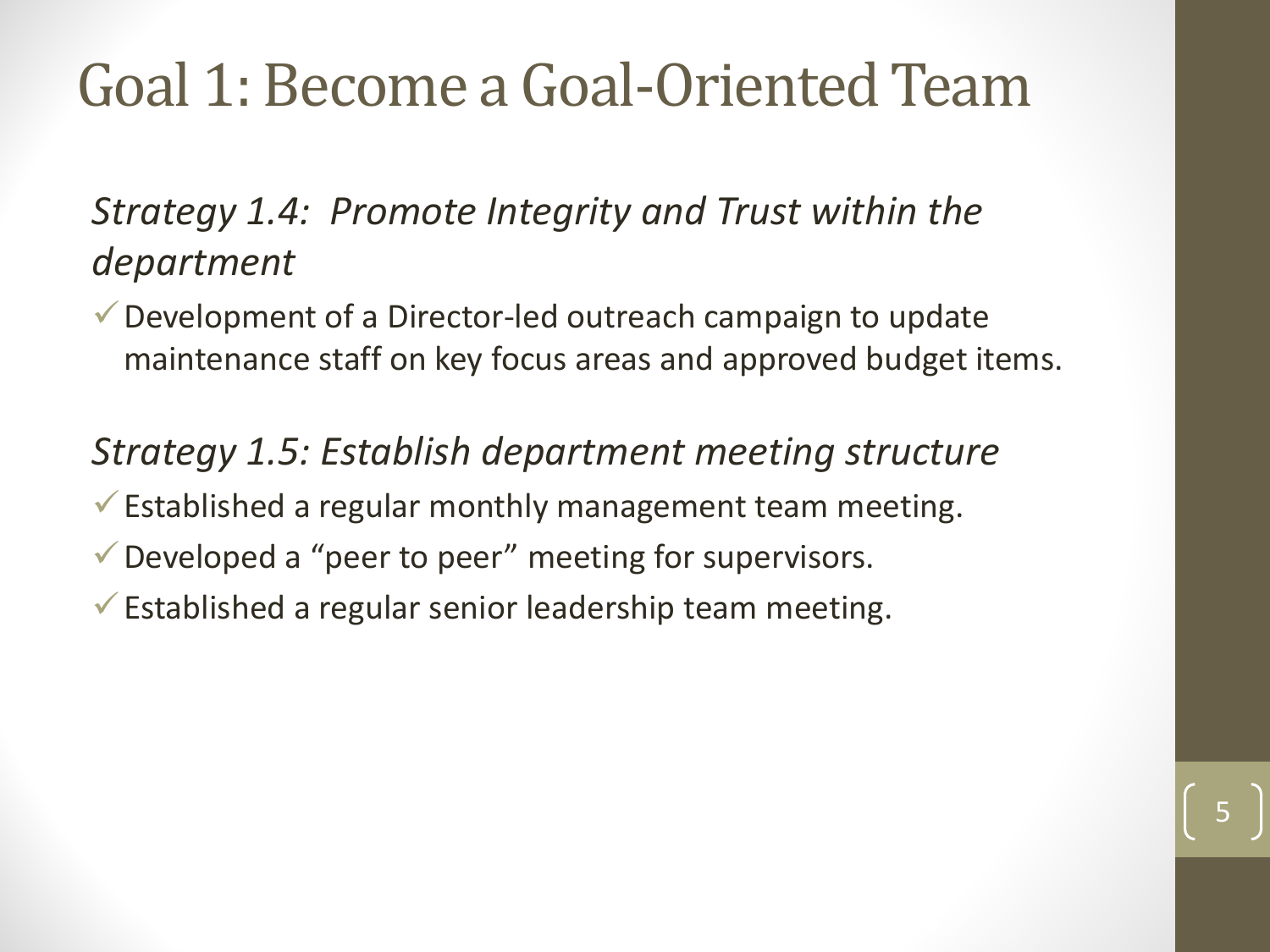### *Strategy 1.6: Catalyze team focused culture*

- Created email accounts for all employees to disseminate information.
- $\checkmark$  Launched a focus team to design new uniforms.
- Appreciation "Christmas" luncheon held for all employees.
- $\checkmark$  Implementation of a suggestion box system for internal feedback.
- Department contributed to charitable purpose (Veterans Services). Donated approximately \$1,800.00.
- $\checkmark$  Participated in "can food drive" with other departments.
- $\checkmark$  New uniforms fitted and scheduled for distribution.
- $\checkmark$  Appreciation breakfast held for all employees on April 9.
- Employee newsletter program developed and implemented.
- $\checkmark$  Enhanced the "suggestion" box program to a "proposal" box system.
- Department raffle events launched to positively impact morale.
- Department Fantasy Football league launched with prizes.
- $\checkmark$  Regular email informationals to employees on items of interest.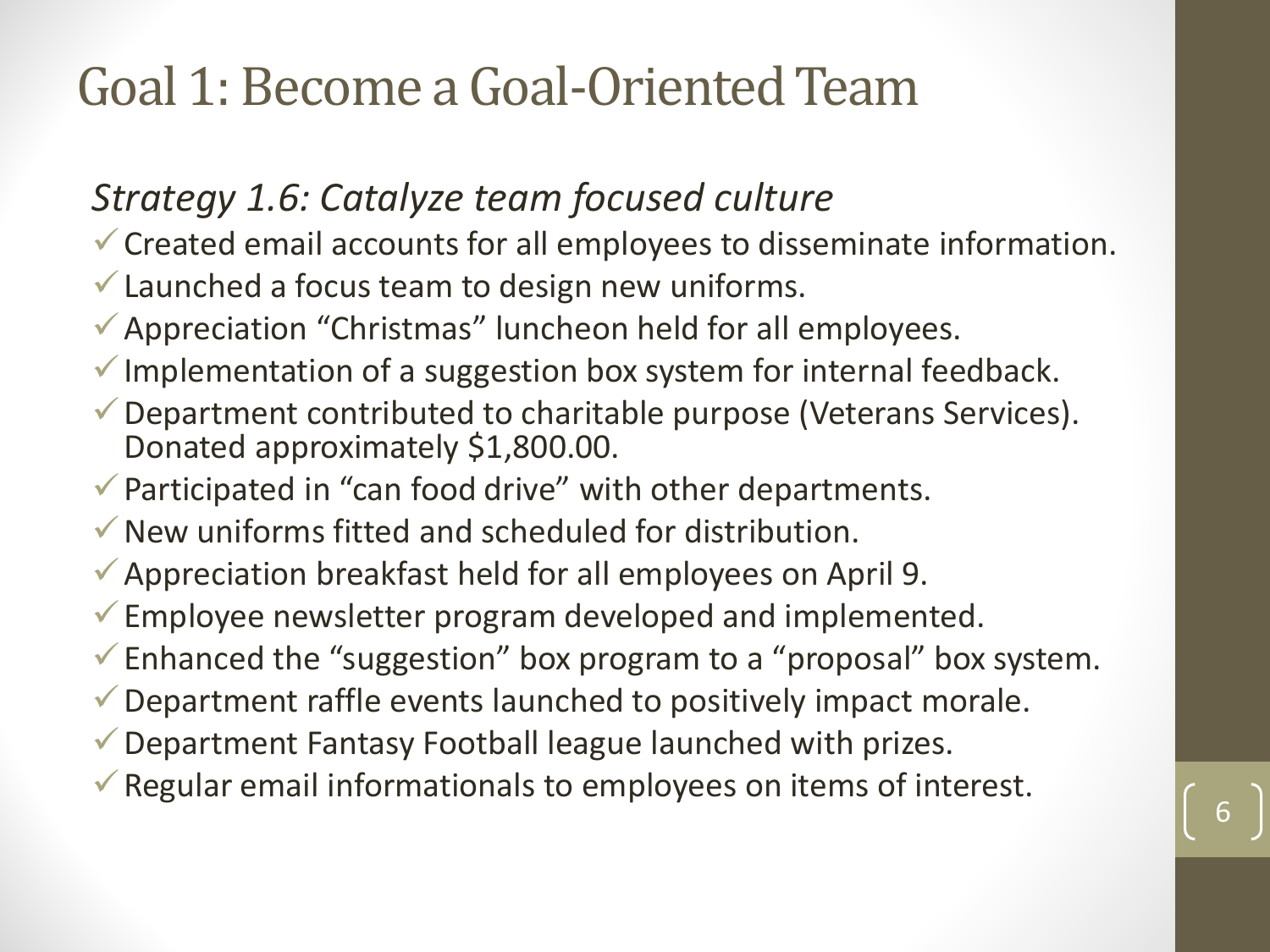### *Strategy 1.6: Catalyze team focused culture*

- $\checkmark$  Site visits to all engine rooms to update on department initiatives.
- Memorial Day luncheon for team members who served.
- $\checkmark$  Quarterly "spend a day with management" program launched.
- $\checkmark$  Facilities Management webpage launched.
- Outreach to staff during August with "Thank you" cookie baskets and new lanyards.
- $\checkmark$  Standardization of communication: Ms. Harold proof-reads new policies and procedures, email broadcasts, and information to staff, including: new hires, promotions, vacancies, rewards, policies and procedures, and other various announcements.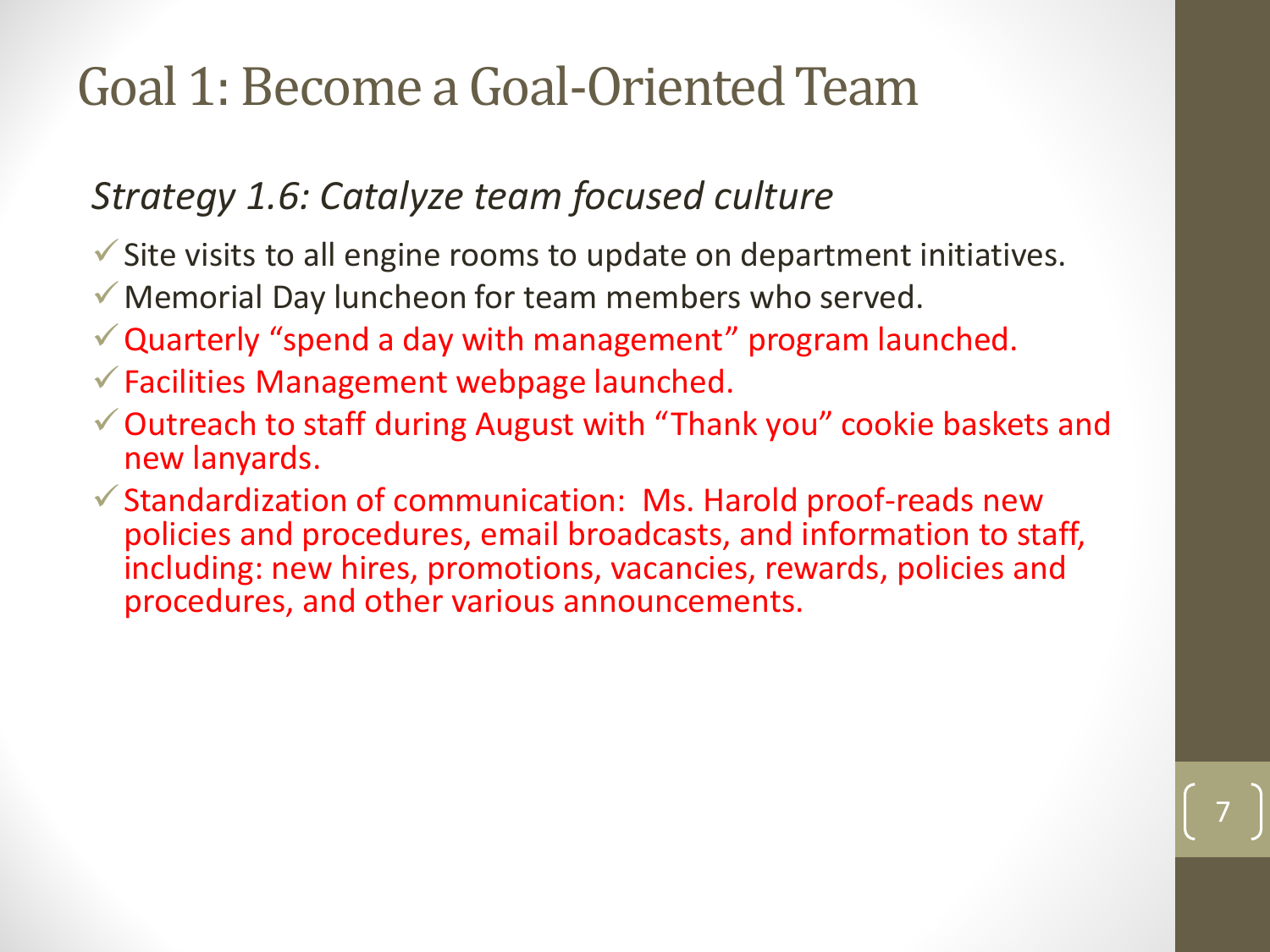### *Strategy 2.0: Efficiency in fiscal management processes*

- $\checkmark$  Established a Fiscal Services division within the department.
- Consolidated intradepartmental purchasing and accounting functions.
- ◆ Partnered with Purchasing and Auditor staff to promote best practices.
- $\checkmark$  Identified and developed contracts that simplify purchasing processes.
- Cross-trained staff (dispatcher) to assist with requisition process.
- $\checkmark$  Review of Fiscal Services staff procurement functions to align with the principles and goals established during Lean training.
- $\checkmark$  New clerk position approved by Commissioners Court.
- $\checkmark$  Implementation of "3-way" invoice matching in the Oracle system in coordination with the Auditor and Purchasing.
- $\checkmark$  Aligned department processes for tools/equipment that need to be briefed to adhere to the new Commissioners Court (anything \$50+).

### *Strategy 2.1: Partnership and outsourcing effectiveness*

- $\checkmark$  Process improvements and procurement of projects realized within much shorter timeframes (special thanks to Dan Garza).
- $\checkmark$  Moving forward with innovate "vending machines" for tools and parts.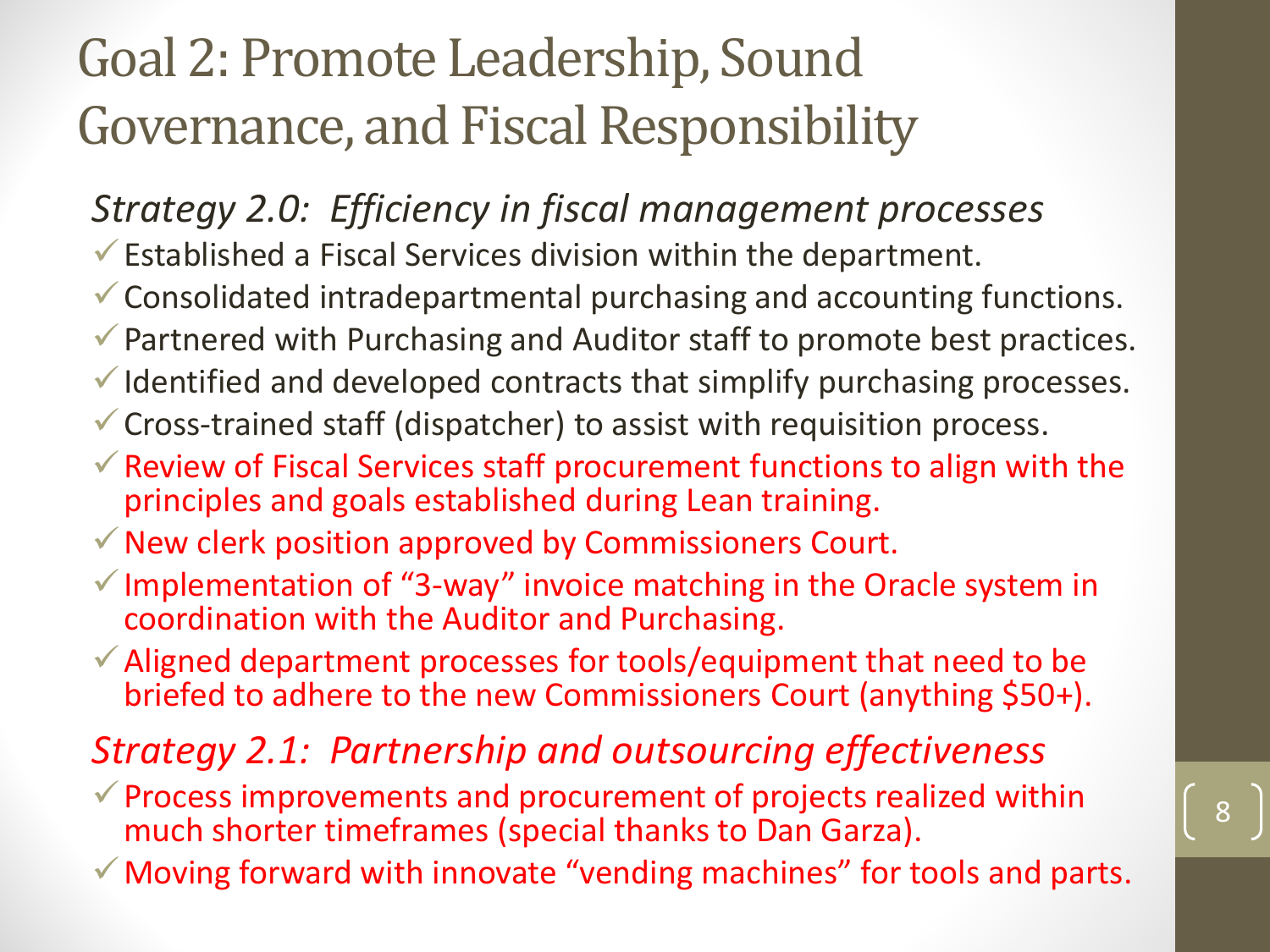#### *Strategy 2.2: Promote leadership accountability*

- $\checkmark$  Developed a supervisor evaluation feedback form to be completed by employees that reflects impartial input regarding performance.
- $\checkmark$  Employee satisfaction survey developed and distributed to employees.
- $\checkmark$  Supervisor training was developed to apply lessons learned from employee feedback. Trainings developed to date, include: "Conflict Management" and "Effective Communication" training.
- $\checkmark$  Introductory Leadership Systems presentation to management.

#### *Strategy 2.3: Establish and enhance Operations Team*

- $\checkmark$  Reviewed other organizations for ideas and best practices.
- Created necessary environmental enhancements on 9th floor, including: furniture enhancements, alignment of personnel, etc.
- $\checkmark$  Established centralized human resources for department.
- $\checkmark$  Reclassifications approved by Commissioners Court to align duties with compensation.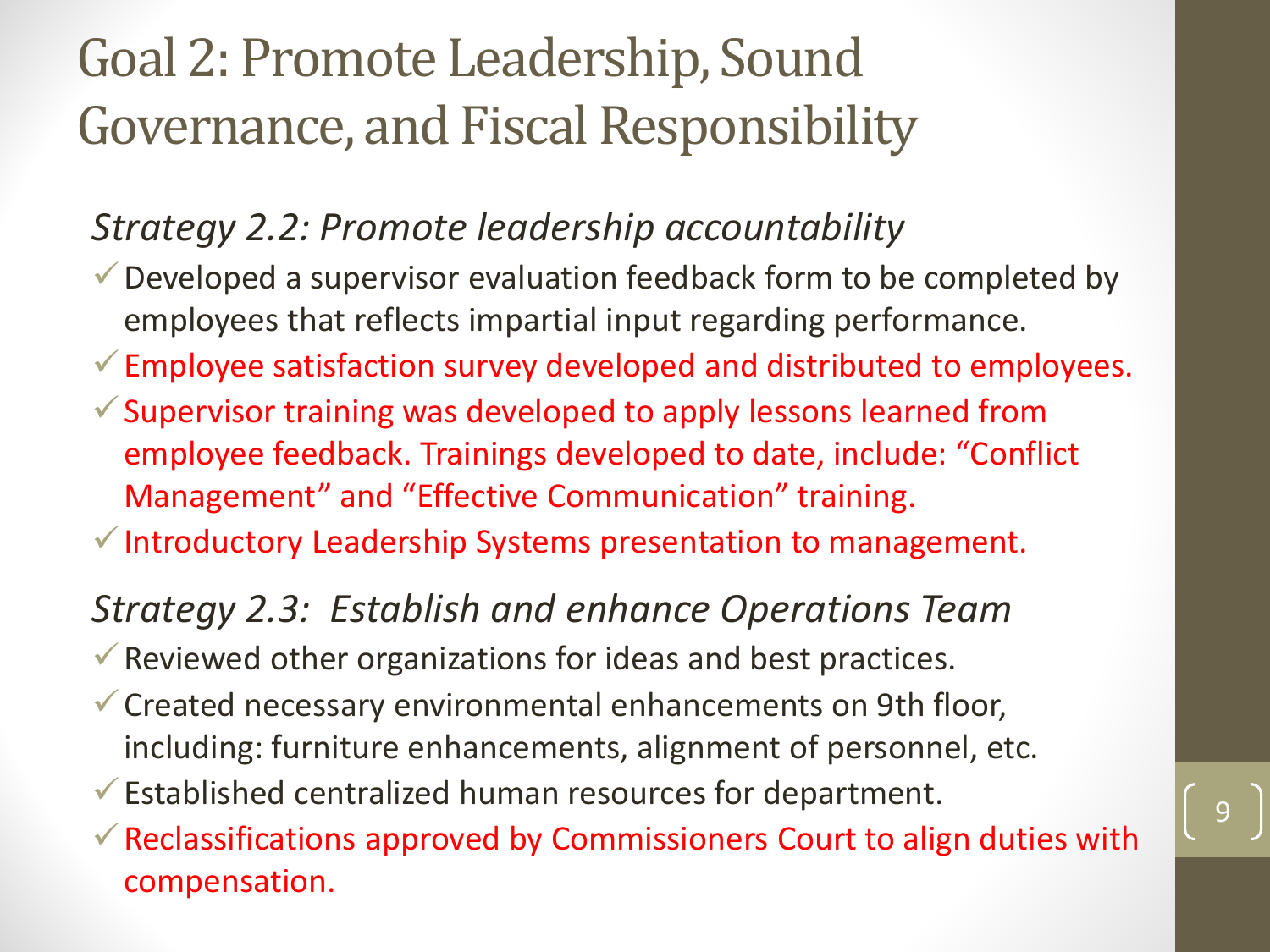*Strategy 2.4: Create a workplace safety program*

- $\checkmark$  Created safety supervisor position.
- $\checkmark$  Implemented a safety compliance program.
- $\checkmark$  Required safety and asbestos training for employees.
- Hazardous Communication System training initiated and completed.
- $\checkmark$  Trained with TCEQ on best practices for storage tank programs.
- Defibrillator, CPR, and First Aid training developed and launched.
- Continued "Personnel Protective Equipment" training: facial wear, gloves, hearing and shoe wear.
- $\checkmark$  Partnering with Security to locate and map all defibrillators in county.
- $\checkmark$  ADA Advisory Committee initial meeting held August 26. Criteria for prioritizing the accessibility corrections needed (on facilities) have been identified.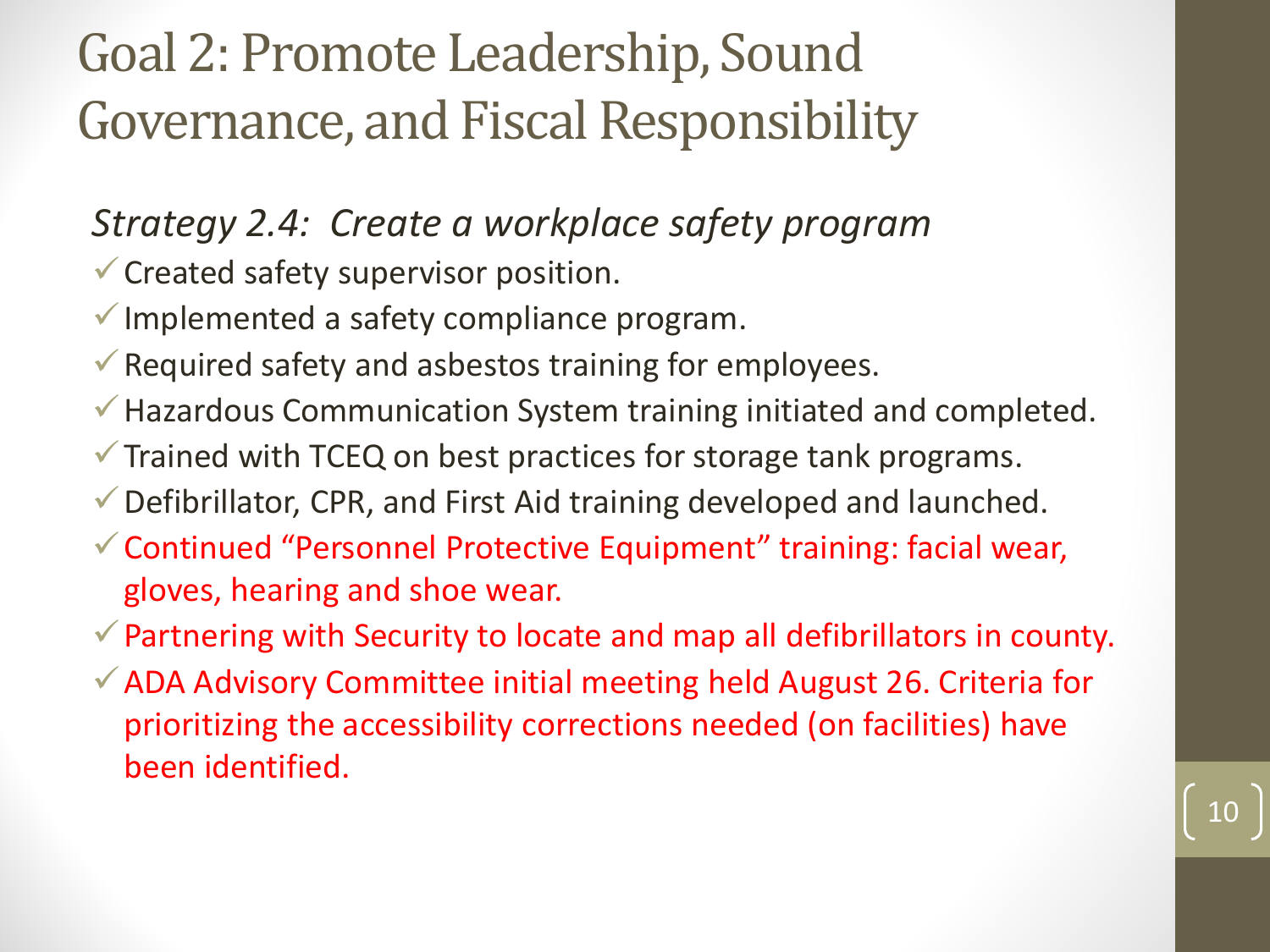### *Strategy 2.7: Development of a Master Facilities Plan*

- Developed a scope of services for project (after the Building Study Committee completes its work).
- Building Study Committee made recommendations to move forward.

- $\checkmark$  Staff implementation plan created.
- $\checkmark$  2 of 3 court orders approved by Commissioners Court.
- $\checkmark$  Planning and review of facilities is underway. Expected final completion for presentation is April.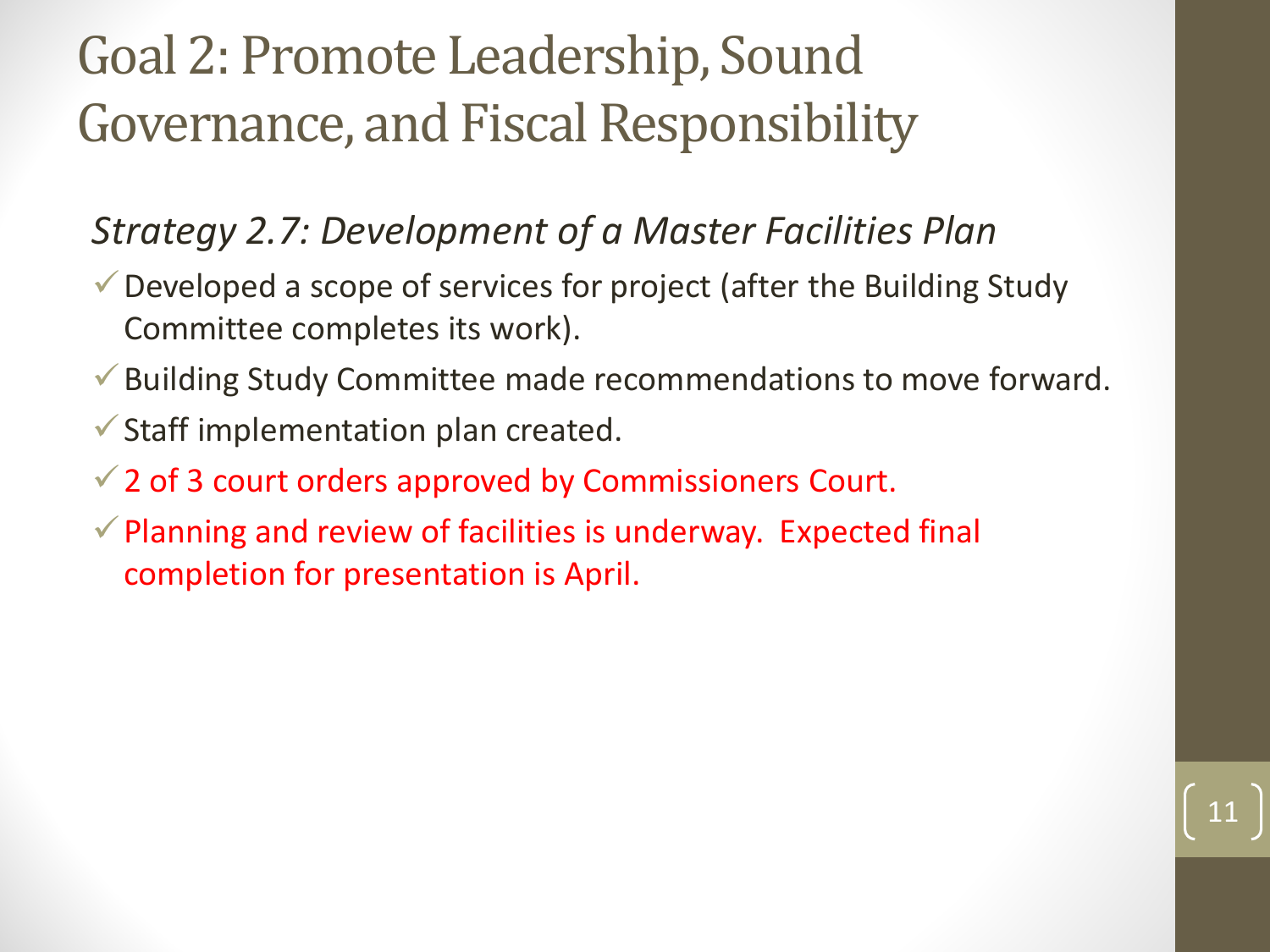*Strategy 2.8: Develop a Capital Improvement Program*

- Updating building profiles and needs assessment.
- Additional sub-phases of Schneider Electric contract reviewed
- $\checkmark$  Necessary capital improvements submitted for FY 16.
- $\checkmark$  Scope of services created for third party condition assessment.
- $\checkmark$  Commissioners Court approved the work order. Property condition assessments are underway to create profiles of each facility.
- $\checkmark$  Scope of services developed for the final work order and ready for Oct. 20 agenda.

### *Strategy 2.9: Enhance space utilization in County facilities*

- Building Study Committee made recommendations to update space standards and review for best practices and workplace strategies. Work order under development.
- $\checkmark$  Commissioners Court approved the work order. Space standards and workplace strategies review launched. New countywide standards to be proposed in January.

Old Red reprogramming approved by Commissioners Court.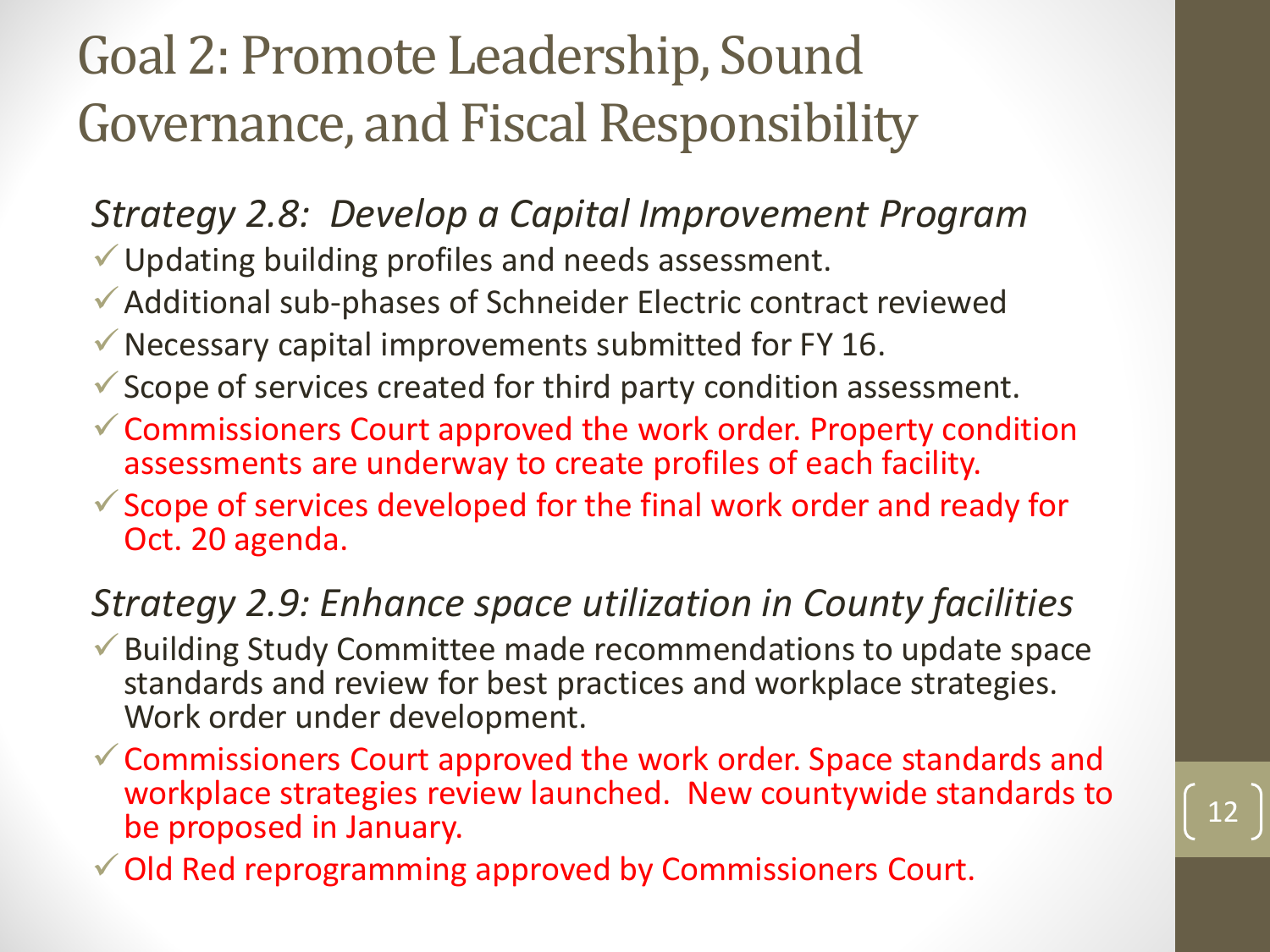## Goal 3: Excellence in Customer Service

### *Strategy 3.0: Listening to the customer*

- $\checkmark$  Front line employee training developed with HR.
- Action Plan developed for FCCB with stakeholder input.
- $\checkmark$  Enhanced partnership opportunities with Dallas Film Commission and Texas Film Commission.

### *Strategy 3.1: Ensuring customer satisfaction*

- $\checkmark$  Established biannual organization-wide surveys for feedback.
- $\checkmark$  Reviewed survey feedback for improvement opportunities.
- $\checkmark$  3<sup>rd</sup> Quarter survey launched and feedback analyzed.
- $\checkmark$  Customer survey revised to include parking garage operations.
- $\checkmark$  Skilled Support Team held a 45 day customer satisfaction competition between the trades, winning team received prizes

### *Strategy 3.2: Relationship management*

- $\checkmark$  Name tags developed and deployed.
- $\checkmark$  "Customer service card" developed and deployed.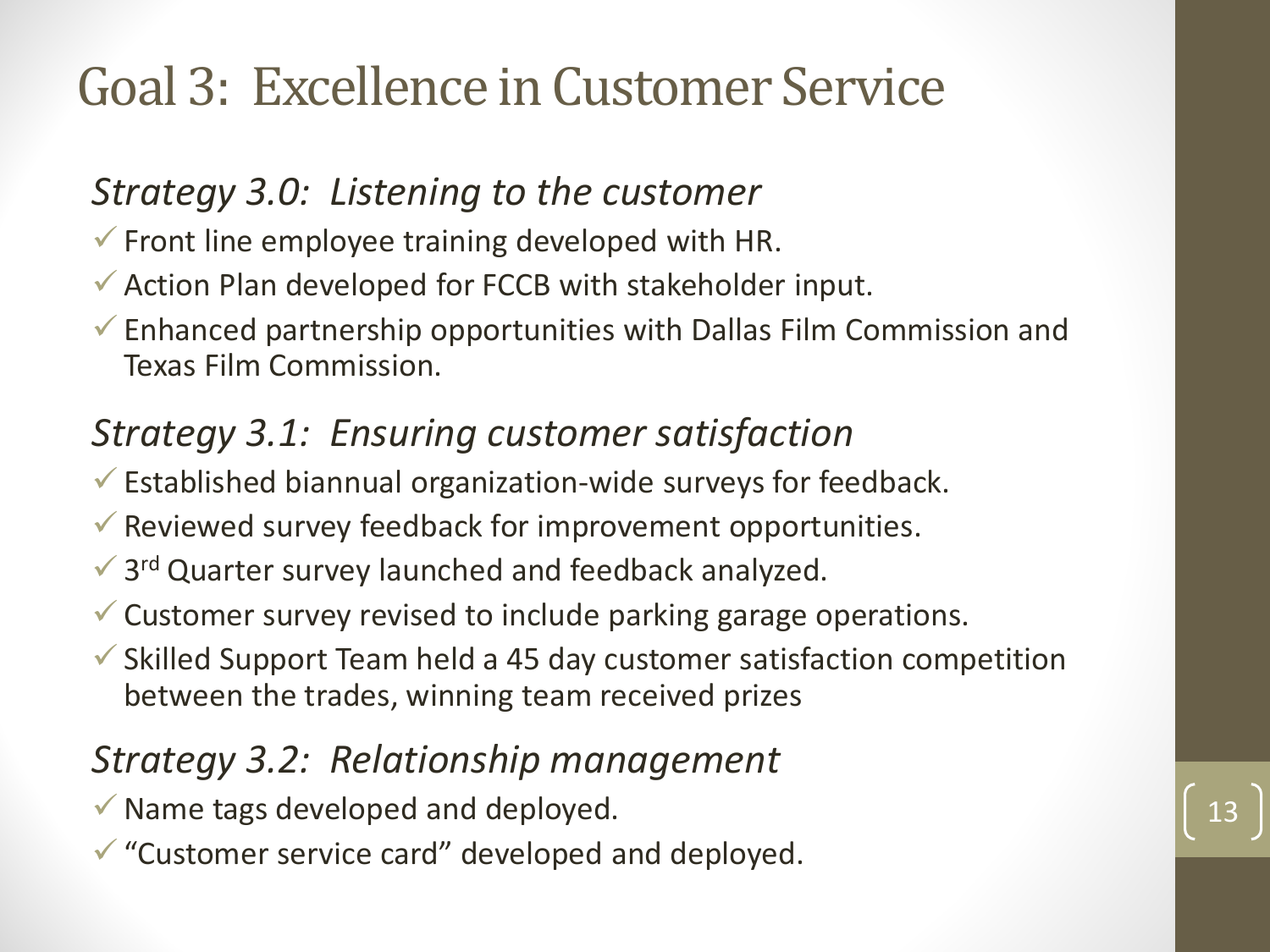### Goal 3: Excellence in Customer Service

### *Strategy 3.3: Upgrade work order system*

- Completed upgrade of FAMIS for jail facilities.
- $\checkmark$  Procured work order system for downtown facilities.

#### *Strategy 3.4: Improve contract custodial services*

- $\checkmark$  Recommendations sent to Purchasing for contract improvements, including 5 day service.
- $\checkmark$  Initiated vacuum and cleaning program for judges.
- $\checkmark$  Started new test program at FCCB with day porter assignments.
- $\checkmark$  5 day service and updated specifications approved.
- $\checkmark$  New contract compliance inspector hired.
- $\checkmark$  Added the judge's garages to the janitorial contracts at George Allen and Frank Crowley to assist with cleaning.
- $\checkmark$  First phase of power washing of the parking garages completed.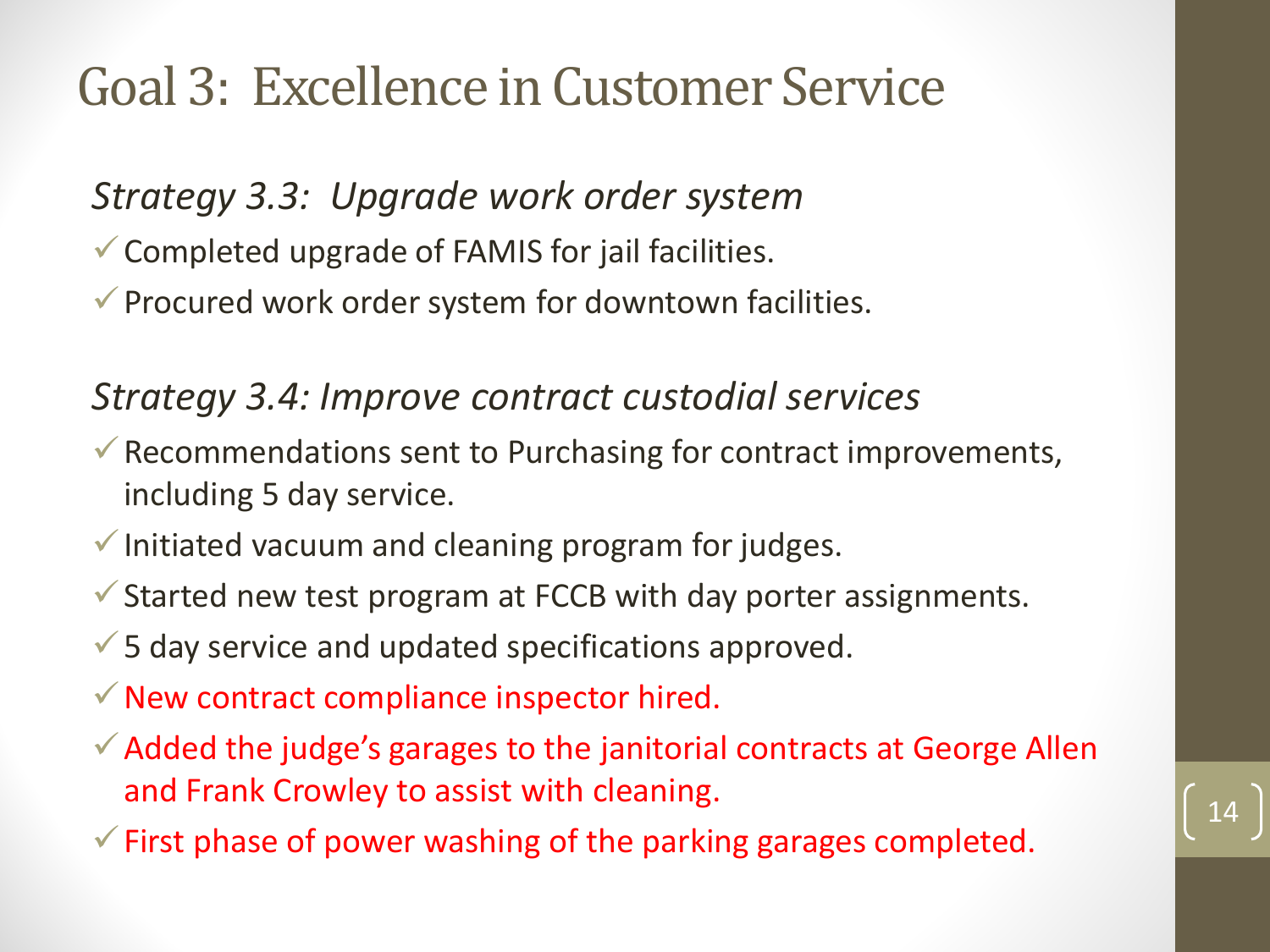### Goal 3: Excellence in Customer Service

### *Strategy 3.5: Improve effectiveness of pest control services*

- $\vee$  Developed access to contractor work order system to help staff better monitor when a request is to be serviced, when a request is complete, and also allows staff to make schedule changes.
- $\checkmark$  Staff has sealed entry holes in buildings as a control method.
- $\checkmark$  The pest control contractor assessed the situation at Frank Crowley and added more bait stations surrounding the buildings and garages. Contractor is onsite 8 hours a day.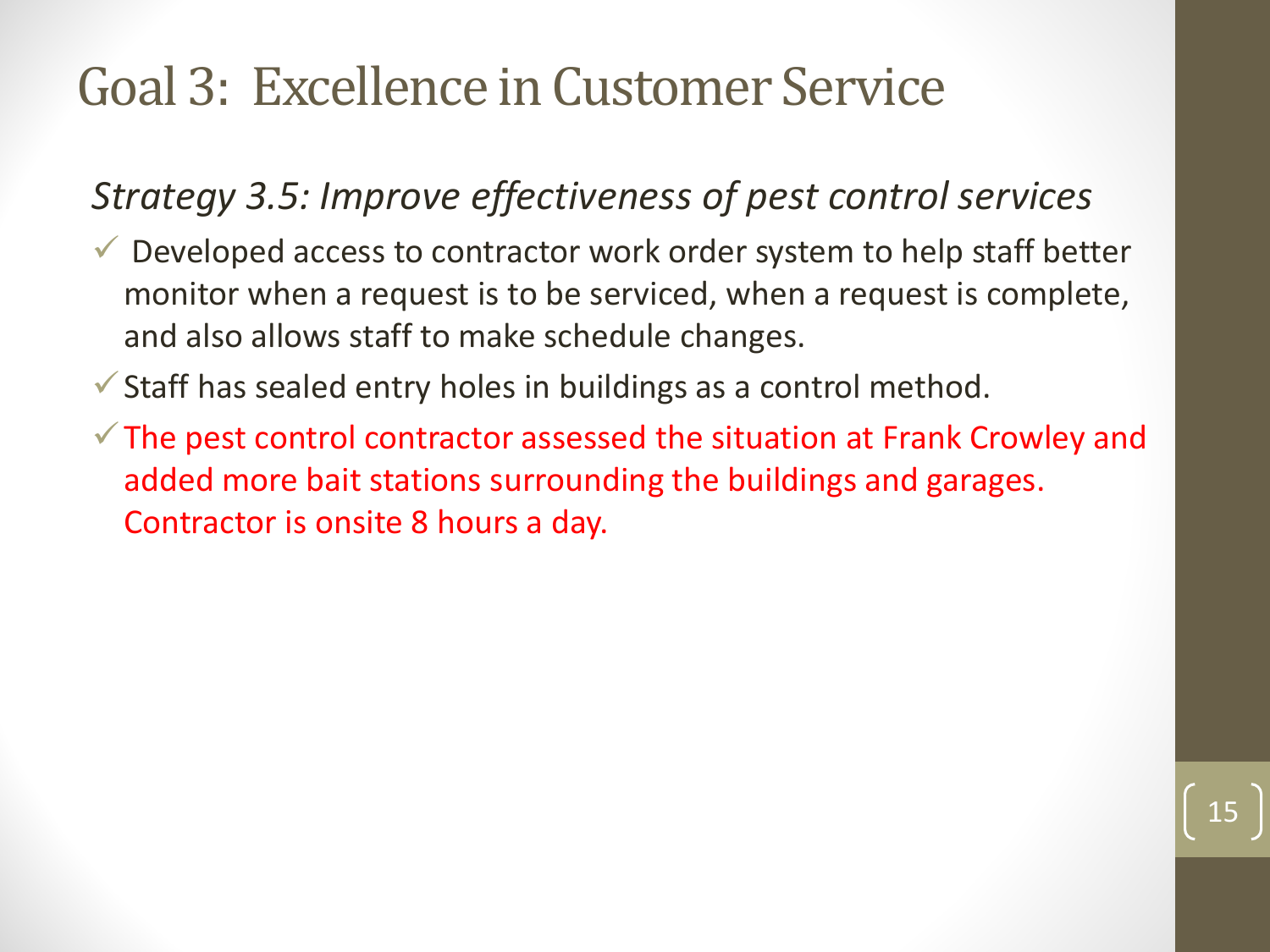#### *Strategy 4.0: Improve recruitment processes*

- Developed a standardized interview questionnaire and protocol procedure for all supervisors.
- $\vee$  Quality control screening of all applicants by Ms. Harold.
- $\checkmark$  New Facilities employee orientation launched.
- Attended 2 career fairs to promote Facilities Management.
- Co-hosted recruitment event with the Sheriff's department.
- Career Fair with Richland College on October 28.
- $\checkmark$  Focus on Results: Fourteen positions have been filled over the past 3 months. Ms. Harold continuously screens applications and quality checks the interview processes to ensure the best candidates are hired.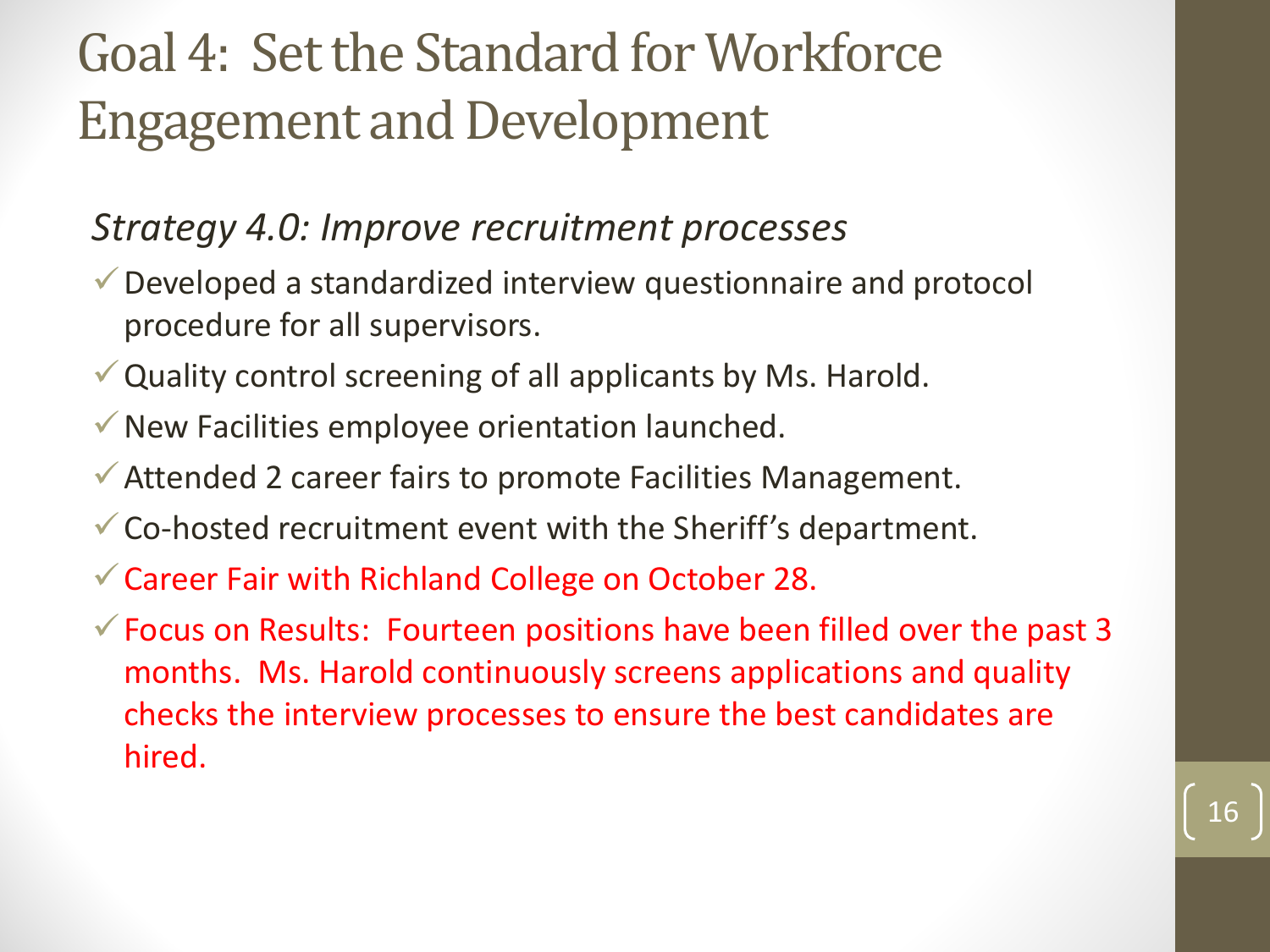#### *Strategy 4.1: Ensure competitive compensation*

- $\checkmark$  Reviewing shift pay as an option to better recruit candidates.
- $\checkmark$  Benchmarking compensation for all maintenance positions.
- Reclassified all grades 7 to 8, and reclassified all grades  $9.1$  to 10 to promote vertical progression.
- $\checkmark$  Implemented employee reimbursement of continuing education/required licensing fees, including policy.
- $\checkmark$  Phase 1 of 2015 department reclassifications approved and processed. Phase 2 was approved by Commissioners Court and awaits HR review.
- $\checkmark$  Focus and reviews to improve application cycle time for HR's compensation analysis has shown small improvements.

*Strategy 4.2: Create performance system and support processes*  $\checkmark$  Centralized employee file system created.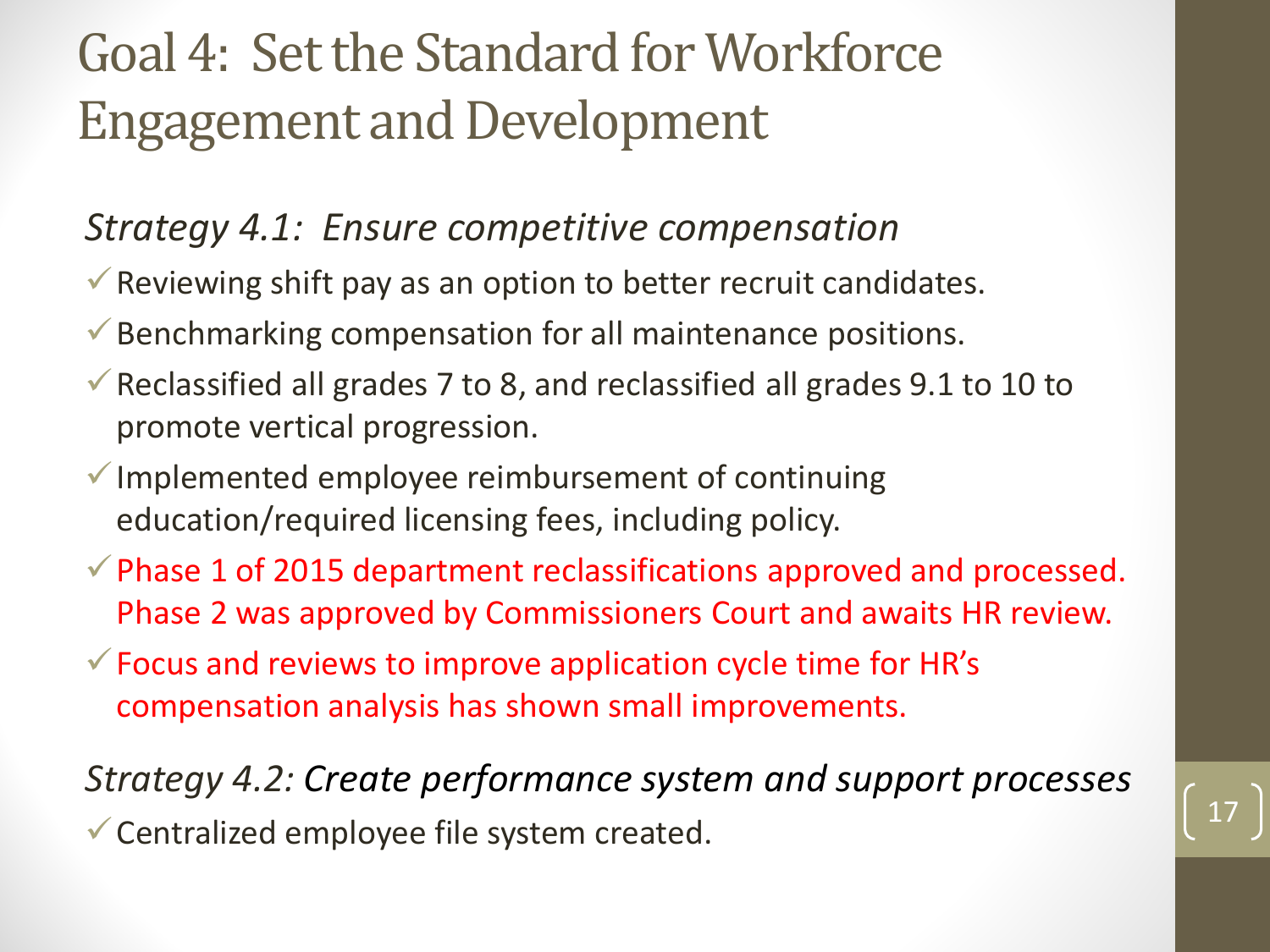### *Strategy 4.3: Develop and sustain a recognition program*

- Launched employee-driven quarterly recognition program.
- $\checkmark$  New selections for employee committee (generation 2) completed.
- $\checkmark$  Commissioners Court approved enhanced DDA funding which will help further the program.
- $\checkmark$  "Accident free" recognition: lunch bags for engine rooms that are accident free.
- $\checkmark$  New award created for employees who work above and beyond to complete a project. Example: Team worked for 2 days on a power failure issue/shut down at George Allen.
- $\checkmark$  Recognized employees are included on webpage, newsletter and now are also submitted as employees of the month nominees to Commissioners Court.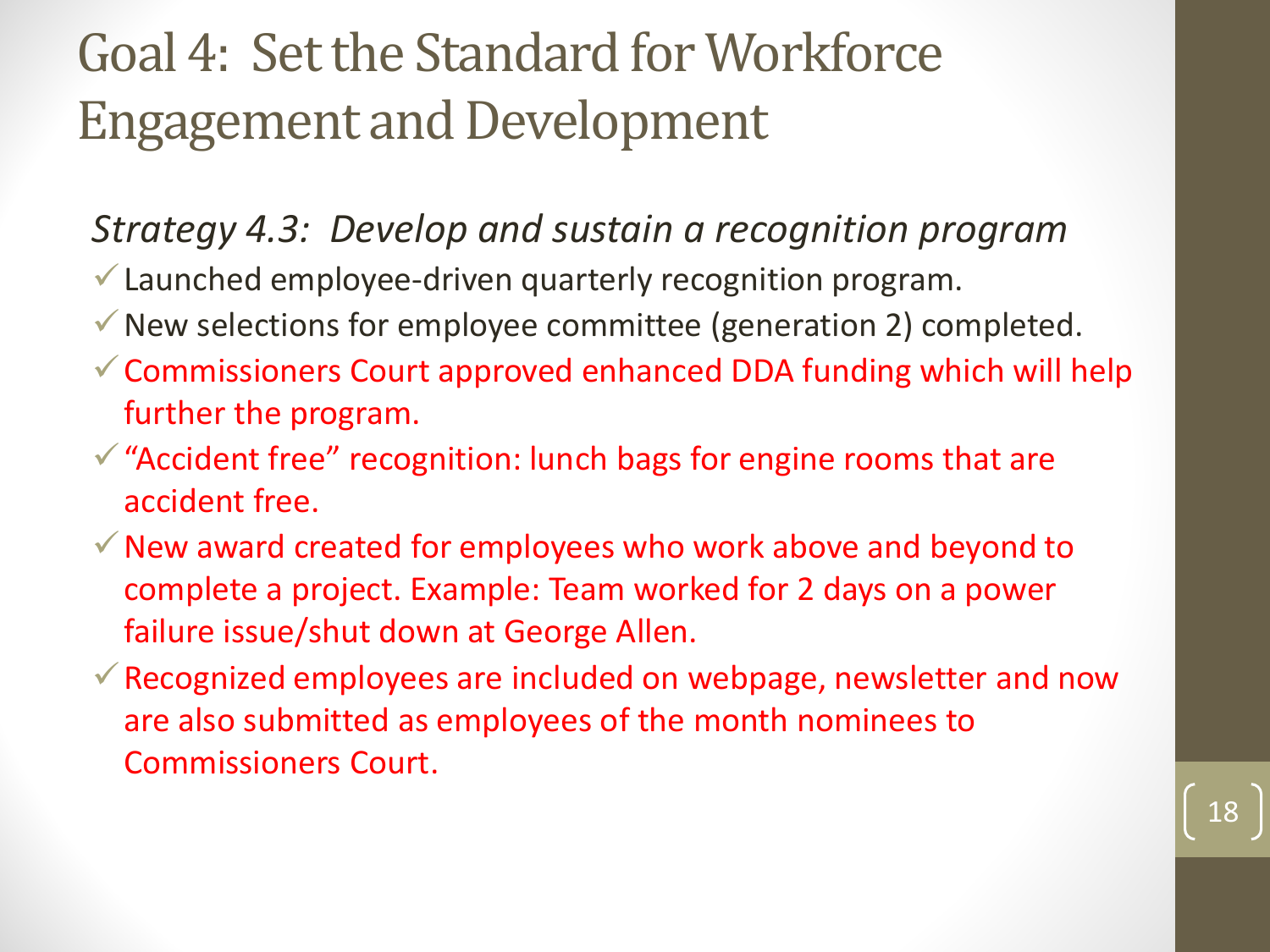### *Strategy 4.4: Create learning and development opportunities*

- Developed a schedule with TMAC to create standardized training and process mapping for professional growth.
- $\checkmark$  Provided diversity/harassment training to all employees.
- Specifically designed customer care course for all employees deployed during May and June.
- $\checkmark$  Introductory training with consultant for implementation department management system framework.
- $\checkmark$  13 employees received "Train the Trainer" instruction from TMAC.
- Centrifugal Pumps training provided by National Technology Transfer.
- $\checkmark$  2nd NTT training for boilers held on Sept 22-24.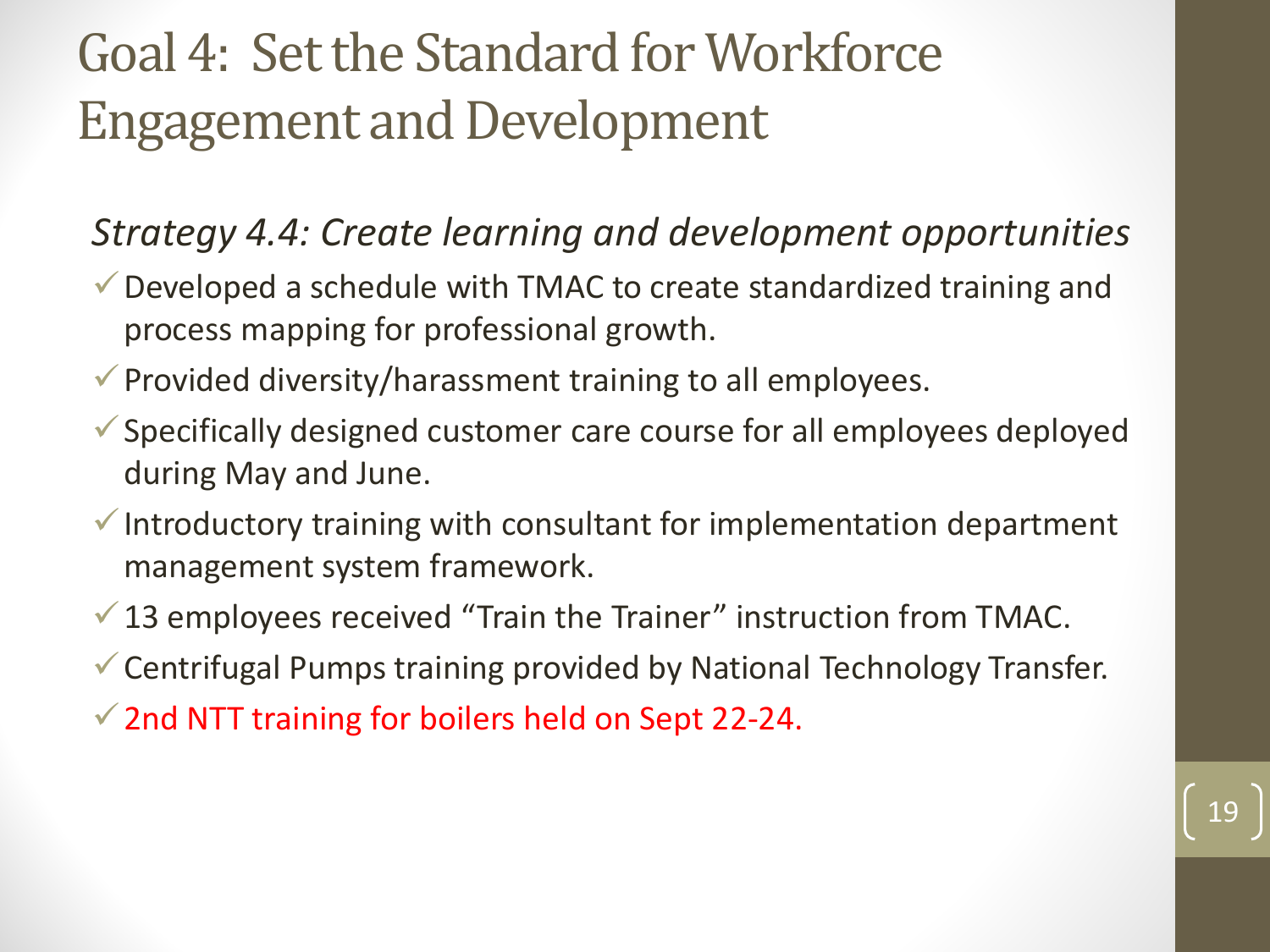### *Strategy 5.1: Optimal process design*

- $\checkmark$  Held a two day process mapping exercise to include Facilities, Audit, and Purchasing. Developed a process map that reduces procurement cycle time by 75%.
- $\checkmark$  Improvements made in furtherance of a procurement process review. Additional items, including threshold \$ of items needed for briefing, which add significant time to the process continue to be worked on.

### *Strategy 5.2: Measurement and analysis*

 $\checkmark$  Reviewed department budget and output data with CBRE's global facilities management division for best practice opportunities and baseline beginning for metrics implementation.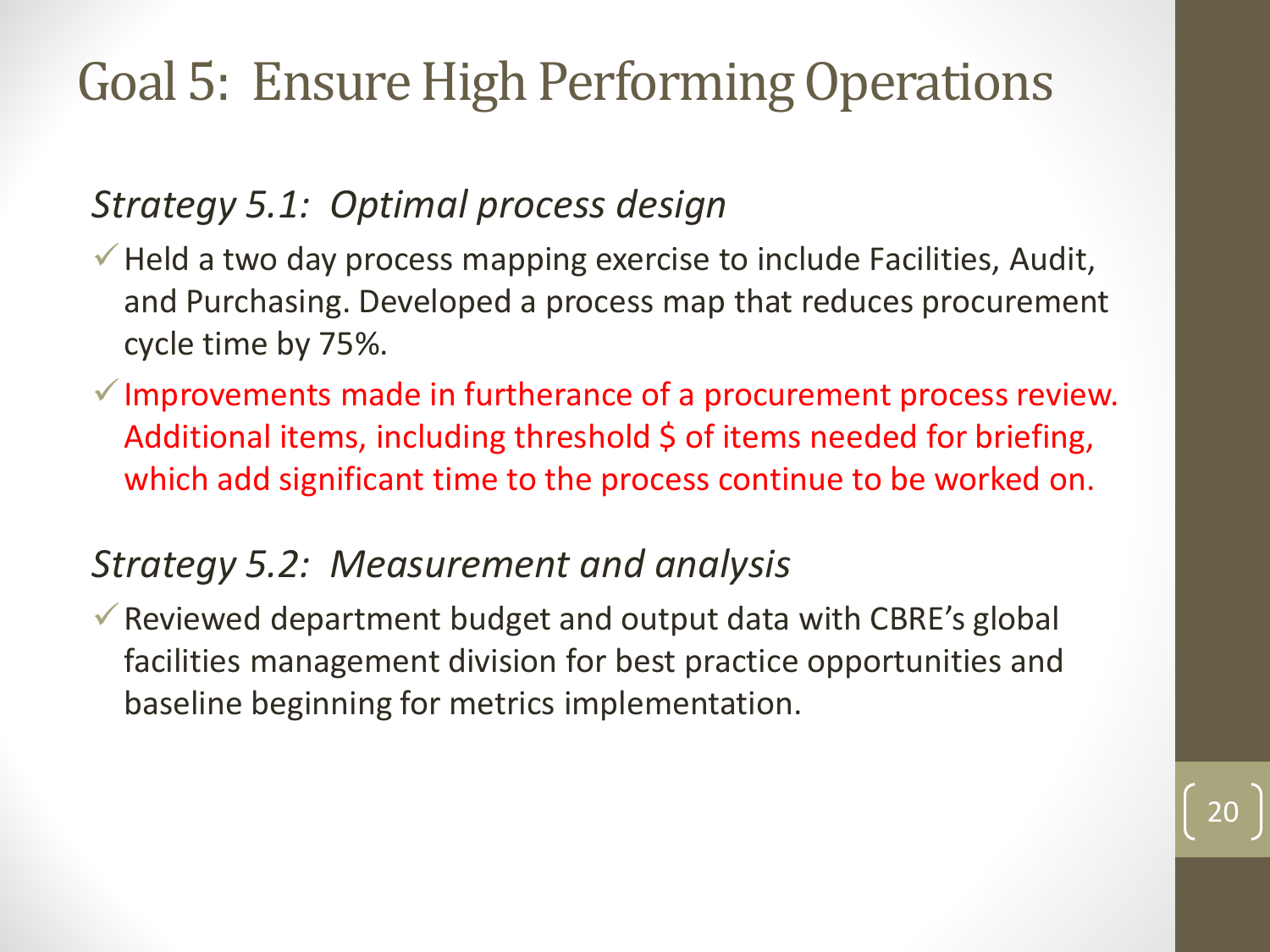### *Strategy 5.3: Capacity for innovation*

- $\checkmark$  First outreach with other county facility departments (Bexar).
- $\checkmark$  Created a staff best practices committee (BPC).
- $\checkmark$  Initial quarterly innovation competition (QIC) launched.
- BPC reviewed a private sector company's customer service practices to bring back "best practices" to Dallas County.
- Assistant Administrator appointed to Malcolm Baldrige National Board of Examiners (significant access to best practices information).
- $\checkmark$  3<sup>rd</sup> Quarter QIC results included a submission that realized \$20k in cost avoidance for the County.

21

 $\sqrt{4}$ <sup>th</sup> Quarter QIC results.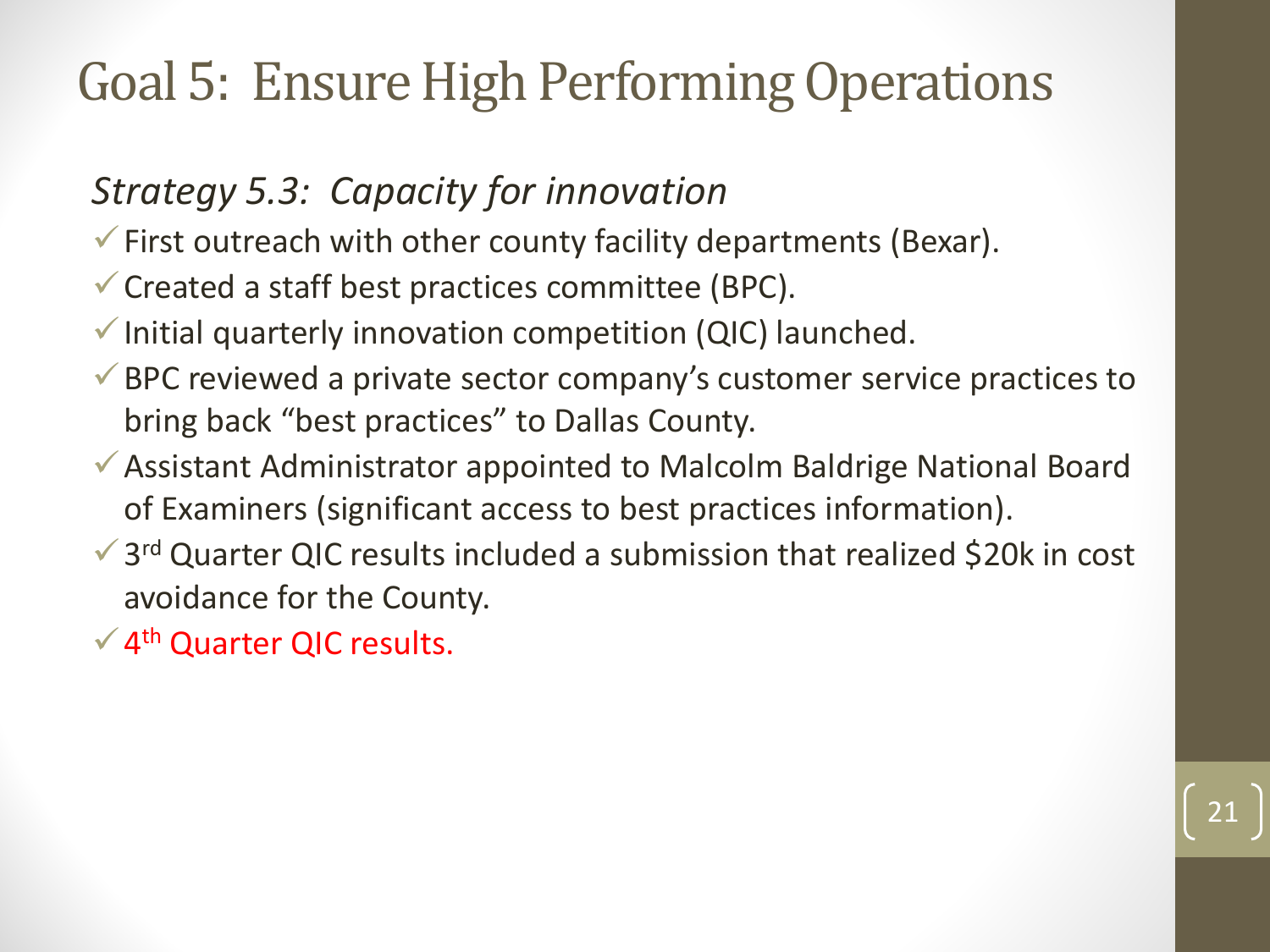### *Strategy 5.4: Process improvement*

- $\checkmark$  Received feedback on areas that are in need of improvement.
- $\checkmark$  Initiated services with TMAC for facilitated improvement projects.
- $\checkmark$  First Lean training for all management team in February.
- $\checkmark$  Six Sigma training for 2 employees in May and project launches.

### *Strategy 5.5: Accountable key management*

 $\checkmark$  Joint review with Security of all locks in FCCB and GA.

### *Strategy 5.8: Environmental stewardship*

- $\checkmark$  Improved infrastructure and promoted energy conservation through Energy Performance Contract
- Outreach program to educate jurors of conservation initiatives.
- $\checkmark$  Chillers at 411 Elm St. replaced with energy efficient system.
- Underground storage tank program transferred from ASC to Facilities.

- $\checkmark$  Underground storage tanks identified and certified with TCEQ.
- $\checkmark$  Postings and documentation aligned with TCEQ guidelines.
- $\checkmark$  Above ground storage tanks identified and require certification.